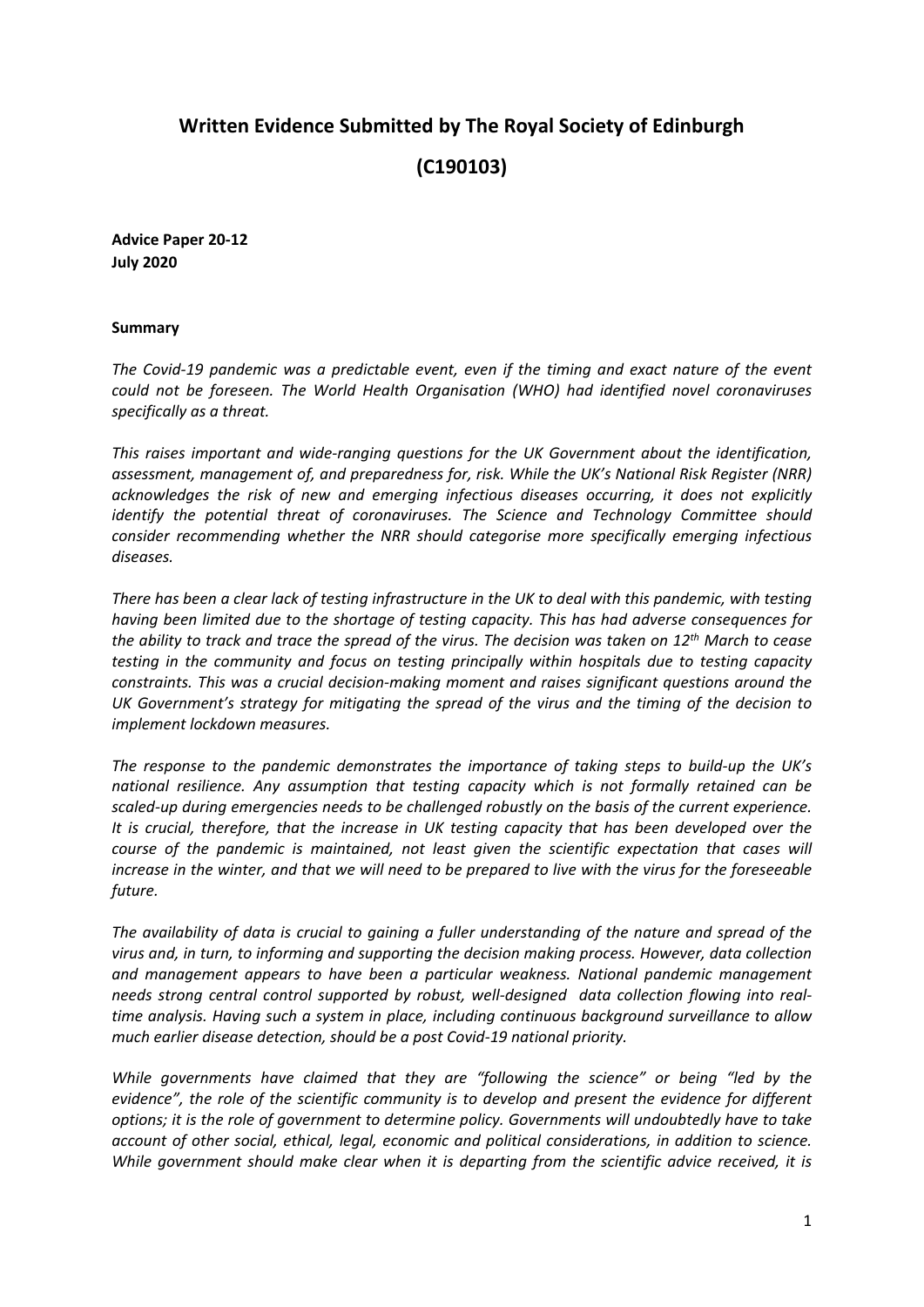*important to recognise that there will not always be a clear scientific consensus, especially when addressing the novel and fluid situation in which we find ourselves.*

*The Scientific Advisory Group for Emergencies (SAGE) and its subgroups should contain those with direct experience of how the pandemic has unfolded on the ground, which would include those directly involved in public health, clinical and care service provision. As well as directing advice towards questions posed by government, SAGE and its subgroups should be able to raise issues and questions contemporaneously. This will help ensure that government has access to the best available scientific understanding as well as minimising the risk that important matters are not addressed by the scientific advice.*

*SAGE and related advisory committees rely extensively on the goodwill of expert participants. The Science and Technology Committee should invite those who have served on Covid-19-related scientific advisory groups to provide feedback on their direct experiences. Not only is this important in instances where experts may be asked to serve again, it also relates to accessing new expertise and widening the pool of participants. It also brings into focus the resilience of the present arrangements given the extended period over which external scientists have been called upon to give advice.*

*While it seems clear that the provision of scientific advice has generally been well coordinated across* all four nations of the UK, there are questions relating to how governments within the UK tap into, *coordinate and makes best use of the wide body of expertise that exists both within and outwith government departments and formal structures, both on an on-going basis and in crisis situations.*

*Previous epidemics have demonstrated that human social behaviour is a key determinant of how any disease outbreak spreads and how spread can be contained. The independent Scientific Pandemic Influenza Group on Behaviours (SPI-B) provides independent, expert behavioural science advice to SAGE. A key issue relating to the timing of introducing stricter social distancing measures in the UK* seemed to be based on a view expressed by the Secretary of State for Health and Social Care and the UK Chief Medical Officer that such measures should not be introduced too soon as this could result in *behavioural fatigue, with this being presented as though it were based on behavioural science advice. Members of SPI-B have stated that this advice did not emanate from the Group. It will therefore be important to ascertain the source of this advice and the evidence underpinning it since it was critical to the timing of introducing the UK's 'lockdown' measures.*

*While the impressively rapid development of initiatives on vaccine development is to be applauded, it* is important to be clear that the development of a vaccine that can fully protect against the virus is low. It is more likely that any vaccine would help reduce and manage the spread and severity of the virus. It will be important to ensure that there is responsible and realistic public messaging in relation to the UK's ability to develop a safe and effective vaccine, and what this means in terms of our need *to live with the virus for the foreseeable future.*

#### **Introduction**

1. The Royal Society of Edinburgh (RSE), Scotland's National Academy, welcomes the opportunity to respond to the *House of Commons Science and Technology Committee's Inquiry into UK Science, Research and Technology Capability and Influence in Global Disease Outbreaks.* This is a hugely important inquiry given the scale and impact of the Covid-19 pandemic. It is essential that we learn lessons from the UK's response thus far in order to increase our resilience to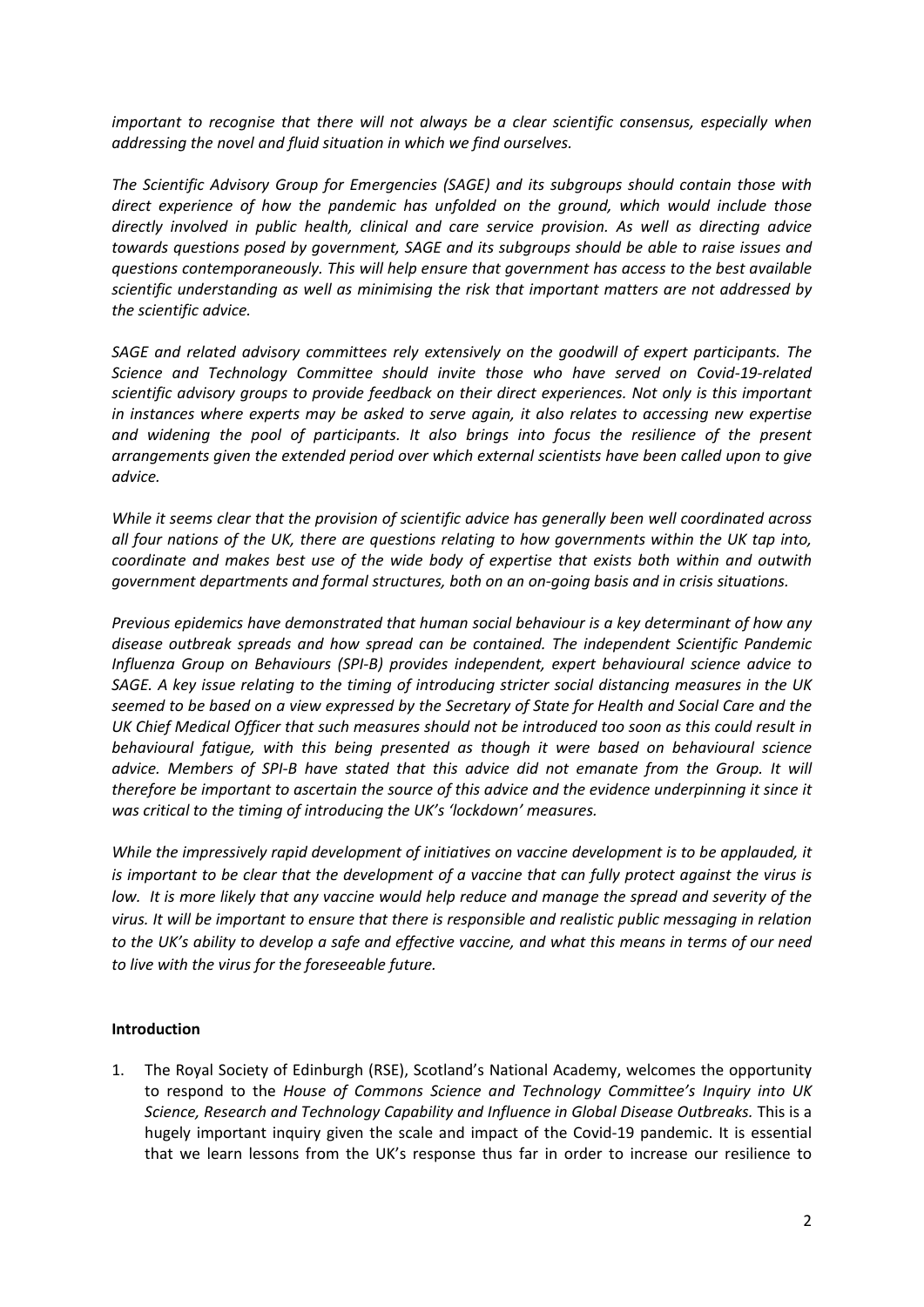enable the UK to live with Covid-19 as well as to ensure the country is better placed to deal with further outbreaks and other potential large-scale disruptions and future shocks.

- 2. In this context, the RSE has established a wide-ranging Post-Coivd-19 Futures Commission to support Scotland's longer-term response to the pandemic. Building national resilience and data, evidence and science are key areas of focus for the Commission. We would be pleased to keep the Committee updated on the work of our Commission.<sup>1</sup>
- 3. Drawing upon our multi-disciplinary breadth of Fellowship, in preparing this response the RSE convened a working group comprising experts from a range of scientific fields relevant to the Covid-19 pandemic including epidemiologists, life scientists, medical clinicians, drug developers, statisticians, behavioural scientists and public health professionals. We have also drawn upon those who have substantial experience of engaging with policy-makers and the public on the communication of science. As Scotland's National Academy, we are well placed to comment on matters arising at the UK level, and the scientific advice and policy connections and interactions between the UK Government and the Scottish Government. We would be pleased to discuss further any of the issues raised in our response with members of the Science and Technology Committee.
- 4. In scrutinising the UK Government's response to the pandemic, it would be useful for the Science and Technology Committee to evaluate the extent to which the Government has learned lessons from previous disease emergencies, including those set out in the Committee's report, *Science in Emergencies: UK lessons from Ebola*. <sup>2</sup> This report highlighted that the UK's preparation for an infectious disease emergency is less robust than it ought to be. It covered key issues that are relevant to the present inquiry, including science advice to decision makers, communication with the public, disease surveillance, data sharing, vaccine manufacturing capacity and the role of the National Risk Register. It will be important to ensure that lessons have been learned from previous experiences and in any instances where they have not been learned, the Committee is well placed to seek answers from the Government.

# **Question 1: The contribution of research and development in understanding, modelling and predicting the nature and spread of the virus**

- 5. There is a need to develop a good understanding of how the current pandemic came about and the responses to it, recognising that the Covid-19 pandemic was a predictable event, even if the timing and exact nature of the event could not be foreseen. The World Health Organisation's (WHO) Research and Development Blueprint (2018) identified novel coronaviruses specifically as a threat. SARS-CoV-2 (Covid-19 is the name given to the disease associated with the virus) is now the third zoonotic coronavirus, after SARS-CoV and MERS-CoV.<sup>3</sup>
- 6. Being a completely new virus, it would be unreasonable to have expected the research community to have been preparing specifically for SARS-CoV-2. Having said that, arguably UK risk assessments should have shown coronaviruses to be a risk and an appropriate policy

<sup>2</sup> Science in Emergencies: UK lessons from Ebola; House of Commons Science and Technology Committee; January 2016 <http://www.publications.parliament.uk/pa/cm201516/cmselect/cmsctech/469/469.pdf>

<sup>1</sup> <https://www.rse.org.uk/inquiries/rse-post-covid-19-futures-commission/>

<sup>&</sup>lt;sup>3</sup> 2018 Annual review of diseases prioritized under the Research and Development Blueprint, World Health Organisation, February 2018

<http://origin.who.int/emergencies/diseases/2018prioritization-report.pdf>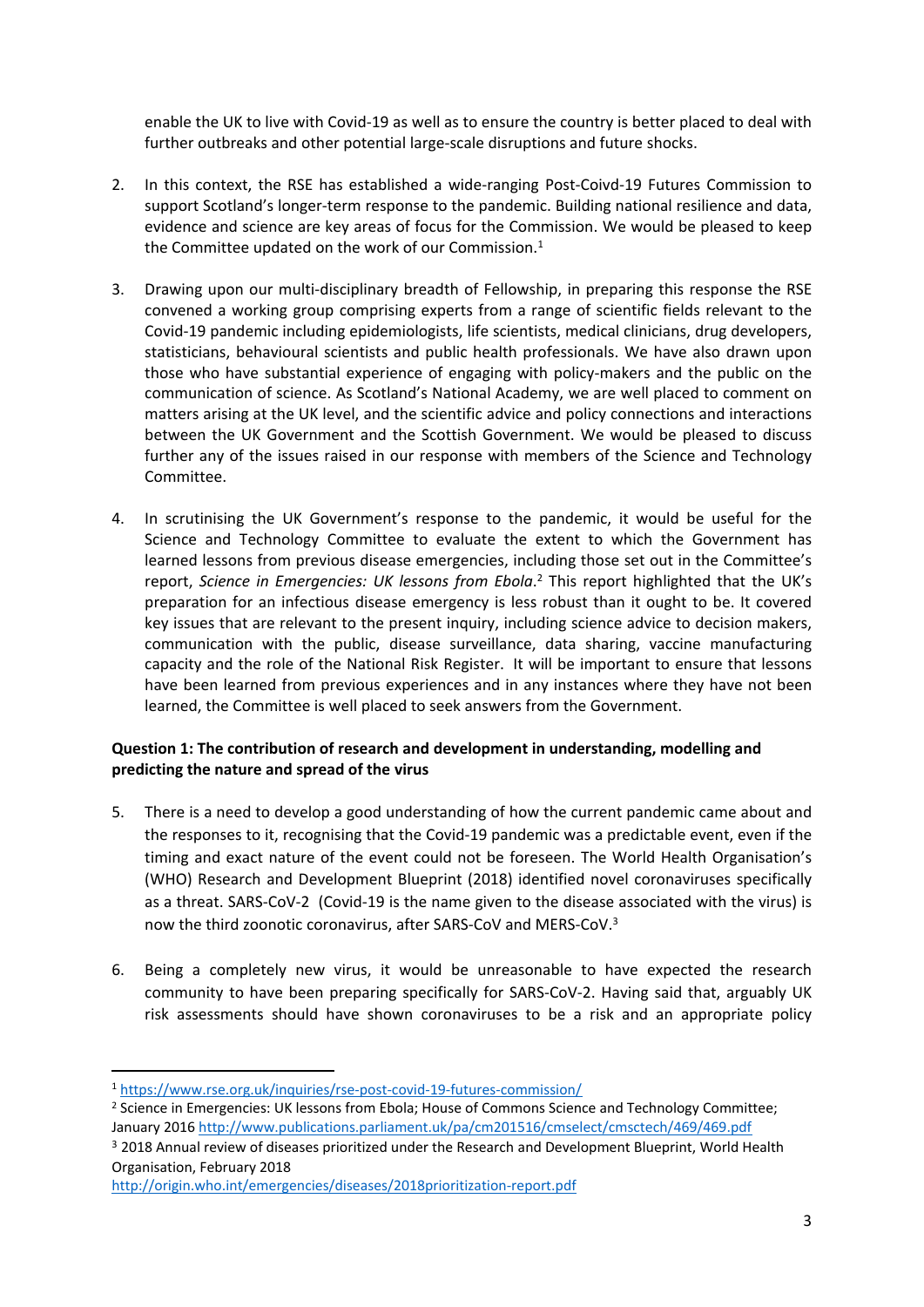response to these assessments should have been to direct research towards ensuring there was generic capability to respond quickly to a coronavirus outbreak.

- 7. Virology and epidemiology research and development have been crucial in generating a better understanding of Covid-19 and how to respond to it. In particular, the use of genome sequence analyses very early in the epidemic led to conclusions in late January that, since December, the epidemic had been driven entirely by human-to-human transmission. Similarly, by mid- to late-January, work by modellers to determine estimates of  $R_0$  highlighted the potential for sustained transmission and epidemic/pandemic potential. However, modelling is only ever a guide to projecting how a disease might spread and can only be as good as the level of data available at the time. There were huge uncertainties about the nature and epidemiology of Covid-19 that persisted well into March. A key example is the infection fatality rate, which was uncertain by a factor of x3 to x10 at that time. Model projections improved as the data being used in them improved.
- 8. These points raise important and wide-ranging questions about the identification, assessment, management of, and preparedness for, risk, as well as the systems and infrastructure required to support resilience, including the availability of, and access to, high quality and timely data. They also make clear the importance of having in place good surveillance and effective contact tracing in order to generate a better understanding of the prevalence and spread of the virus, which would provide both scientists and decision makers with more accurate data and information on which to base their advice and decisions. It is concerning that while testing capacity eventually increased, it took a relatively long time to do so, and there remain issues related to tracking and contact tracing capability. We return to these issues in our response to question two.
- 9. It could be argued that in terms of learning lessons about preparedness the UK has tended to look backwards rather than forwards. The UK-wide Influenza Pandemic Preparedness Strategy in planning for and responding to an influenza pandemic was published in 2011, taking account of the experiences and lessons learned in the H1N1 (2009) influenza pandemic.<sup>4</sup> The UK's National Risk Register (NRR) indicates that there is a high probability of an influenza pandemic occurring. While the WHO had identified novel coronaviruses as a threat, it is notable that the NRR does not explicitly identify the potential threat of coronaviruses, although it does acknowledge the risk of new and emerging infectious diseases occurring, albeit it limits the number of fatalities to 100.<sup>5</sup> This points to the UK being better prepared for influenza, but not for a novel coronavirus; and also raises wider issues related to the UK's approach to risk assessment and preparedness, including whether the NRR should categorise more specifically emerging infectious diseases.
- 10. As a result, it seems likely that in the early stages of the pandemic, the modelling and preparedness were based on a legacy of influenza experience. In the early stages there was a lack of involvement of established corona-virologists who might have been able to grasp more

<sup>4</sup> UK Influenza Pandemic Preparedness Strategy 2011

[https://assets.publishing.service.gov.uk/government/uploads/system/uploads/attachment\\_data/file/213717/](https://assets.publishing.service.gov.uk/government/uploads/system/uploads/attachment_data/file/213717/dh_131040.pdf) [dh\\_131040.pdf](https://assets.publishing.service.gov.uk/government/uploads/system/uploads/attachment_data/file/213717/dh_131040.pdf)

<sup>5</sup> National Risk Register Of Civil Emergencies 2017 Edition, Cabinet Office

[https://assets.publishing.service.gov.uk/government/uploads/system/uploads/attachment\\_data/file/644968/](https://assets.publishing.service.gov.uk/government/uploads/system/uploads/attachment_data/file/644968/UK_National_Risk_Register_2017.pdf) [UK\\_National\\_Risk\\_Register\\_2017.pdf](https://assets.publishing.service.gov.uk/government/uploads/system/uploads/attachment_data/file/644968/UK_National_Risk_Register_2017.pdf)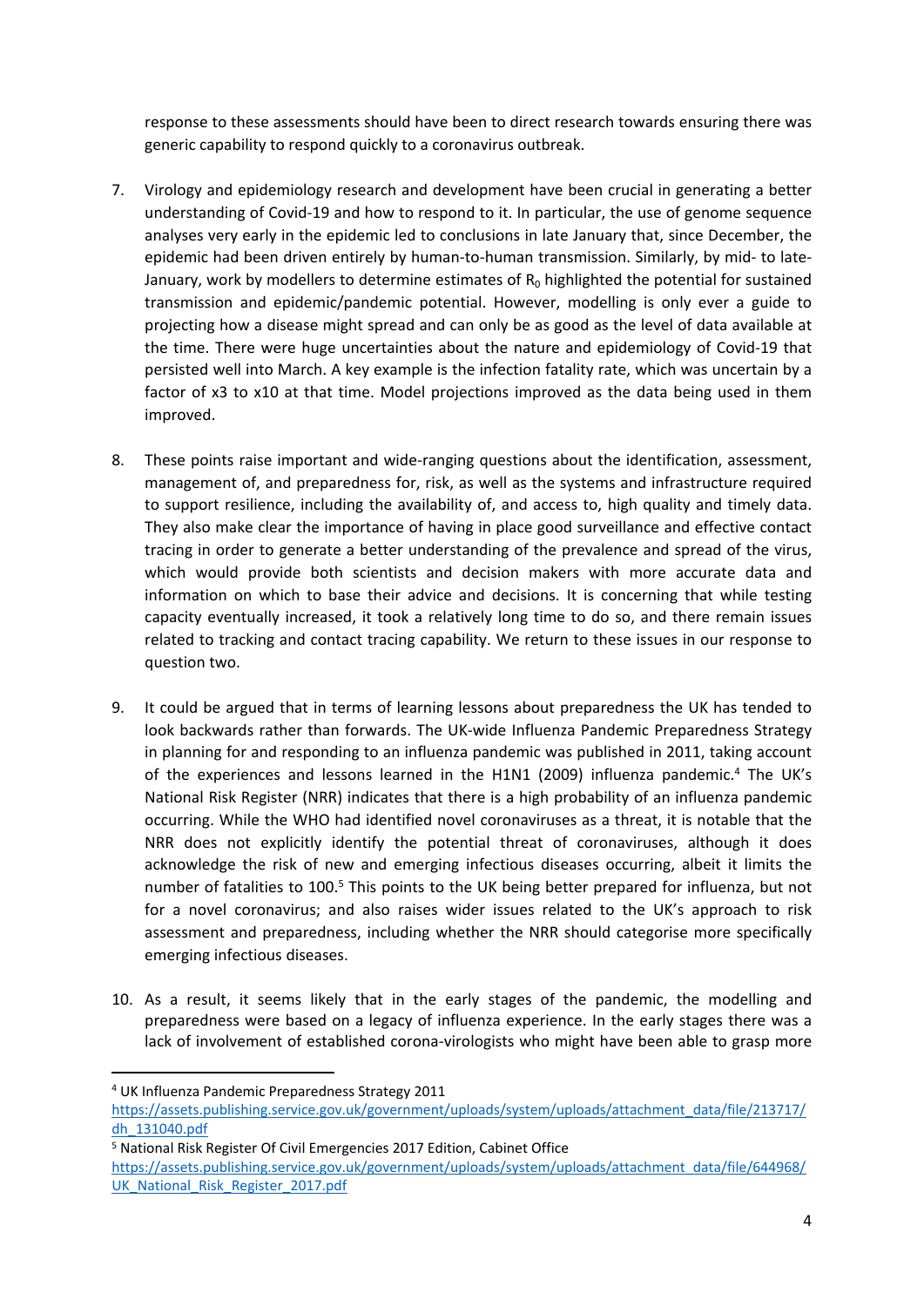quickly the potentially complex symptomology, immuno-pathology and epidemiology of the virus, making clear that we were dealing with something very different from influenza.

- 11. With the benefit of hindsight, the lack of specific coronavirus expertise at the outset may have contributed to problems created by an overly narrow case definition based on a very specific symptomology and history of travel. This was compounded by the limited availability of testing capacity in the UK early in the epidemic. Containment strategies based around testing and selfisolation only of people who met this highly specific case definition were likely to have limited effect, particularly given the scope for asymptomatic carriage of the virus.
- 12. Many of the points made above and in the rest of our response make clear that research and knowledge are dependent on data availability. While the People's Republic of China was the first country to experience Covid-19, there are concerns that it delayed making available to the WHO detailed epidemiological data in the very early stages of the pandemic. This raises important questions relating to international governance and obligations during a global crisis. It is crucially important that, in such serious circumstances, there is an obligation on governments internationally to share any data as quickly as possible with a view to informing the international response. Such data are necessary to devising proportionate international and national public health responses.

## **Question 2: The capacity and capability of the UK research base in providing a response to the outbreak**

Advice to government, public bodies and others on managing the outbreak

- 13. The quality and breadth of scientific activity and advice available in the UK to support both the UK and international response to dealing with the Covid-19 pandemic is not in question. The key issue is how the scientific endeavour is mobilised, coordinated and utilised in preparing for and responding to emergencies.
- 14. The UK research base has been deeply involved in supporting both the UK and the international response to Covid-19 since the outset of the pandemic. The sheer volume of publications and, especially, pre-prints produced attests to this engagement.
- 15. In the UK there are more than 70 standing scientific advisory committees and councils with a range of roles and responsibilities in the provision and interpretation of scientific information in support of the UK Government. The UK Government's Chief Scientific Adviser (CSA), with input from the network of departmental CSAs as well as the CSAs in the devolved nations, is a key conduit for advising government on science policy. Given this range of expert scientific advice, it is important that there is a clear understanding of the respective roles and responsibilities among the different groupings to ensure effective coordination and communication of scientific advice.
- 16. Government Departments routinely work with scientists in universities and research institutes, as well as in their own laboratories (where they exist), to obtain information in preparation for emergencies. The immediate UK response in the early months of the pandemic depended on standing capacity, such as the MRC Centre for Global Infectious Disease Analysis at Imperial College London.
- 17. While the present inquiry is focused on the relationship between scientific expertise and the decision making process, there is of course a much wider range of groupings and advisory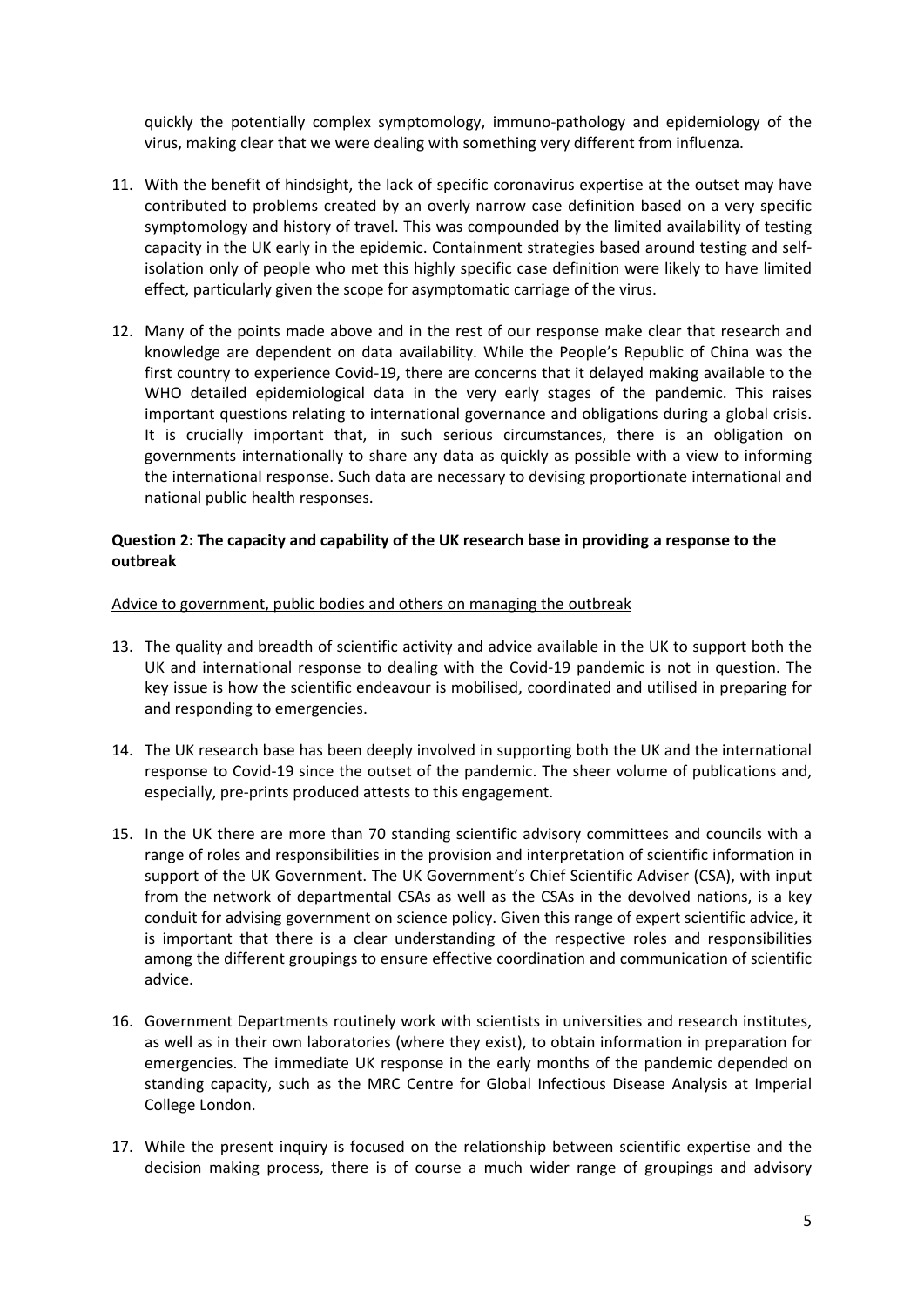networks covering a large number of topics, including economics, education, health and inequalities among many others that will also be feeding-in advice to decision makers. As well as highlighting the scale of the challenge, this also raises questions in relation to how scientific advice is integrated with, and assessed alongside, other important areas of advice.

- 18. Another important issue to consider is the essential need for transparency and the sharing of scientific information and data as a vital part of the scientific process. As part of this, it is crucial that data, including metadata, is made available as early as possible to enable other scientists to reproduce and verify the results, and to enable development of the evidence base.
- 19. Key to success is effective knowledge exchange, involving scientists who have a broad base of knowledge and can act as 'knowledge brokers' to improve two-way communication between government and scientists. The UK's National Academies, including the RSE, are also well placed to facilitate dialogue between experts and professionals and government. The national academies in the devolved nations are a particularly valuable resource for helping to make connections between experts, the UK Government and the Devolved Administrations.
- 20. The HoC Science and Technology Committee's letter to the Prime Minister in May on some of the early lessons from the UK's response to the pandemic so far sets out a range of key points on the relationship between scientific advice and government.<sup>6</sup> Expert scientific advice must be available to governments and decision-makers to help inform assessments and responses. It is clear to us that the Scientific Advisory Group for Emergencies (SAGE) and its sub-groups have been extensively consulted and highly influential in UK Government decisions throughout the pandemic.
- 21. While SAGE was established in January, the Scottish Government's Covid-19 Scientific Advisory Group was not established until late March, following a recognition that there was a need for additional scientific analysis of the impact of Covid-19 in Scotland.<sup>7</sup> The Scottish Government has therefore been very dependent, particularly in the initial weeks of the Covid-19 outbreak, on the UK Government for scientific advice through SAGE. While it seems clear that the provision of scientific advice has generally been well coordinated across all four nations of the UK, there are questions relating to how governments within the UK tap into, coordinate and makes best use of the wide body of expertise that exists both within and outwith government departments and formal structures, both on an on-going basis and in crisis situations.
- 22. As the situation has evolved we have observed increasing levels of divergence across the four nations in the policy response to the pandemic, but this appears to be based on differing policy priorities, approaches, timeframes and operational capabilities as opposed to conflicting scientific advice.
- 23. While governments have claimed that they are "following the science" or being "led by the evidence", it is important to make clear that the role of the scientific community is not to determine policy: that is for government. The role of the scientific community is to develop and present the evidence for different options. The advice provided will be based on the scientific understanding of the evidence available at the time. It is clear that the scientific advice on Covid-19 has, and continues to, evolve, and is liable to change as new data and information

<sup>7</sup> Scottish Government Covid-19 Advisory Group <https://www.gov.scot/groups/scottish-government-covid-19-advisory-group/>

<sup>6</sup> Covid-19 pandemic: some lessons learned so far, Science and Technology Committee, 18 May 2020 [https://publications.parliament.uk/pa/cm5801/cmselect/cmsctech/correspondence/200518-Chair-to-Prime-](https://publications.parliament.uk/pa/cm5801/cmselect/cmsctech/correspondence/200518-Chair-to-Prime-Minister-re-COVID-19-pandemic-some-lessons-learned-so-far.pdf)[Minister-re-COVID-19-pandemic-some-lessons-learned-so-far.pdf](https://publications.parliament.uk/pa/cm5801/cmselect/cmsctech/correspondence/200518-Chair-to-Prime-Minister-re-COVID-19-pandemic-some-lessons-learned-so-far.pdf)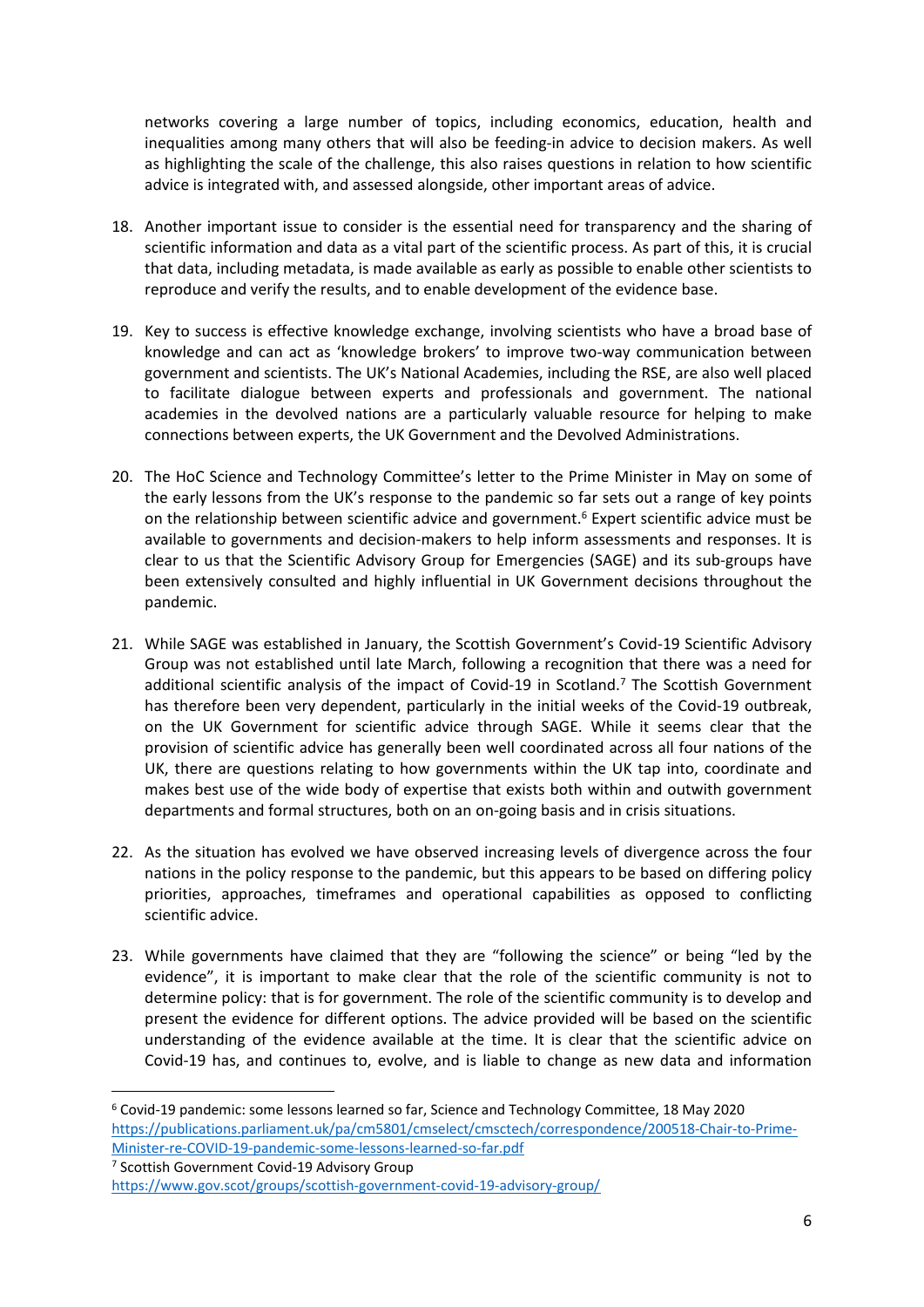become available. Scientific evidence will be part of a broader range of considerations of which governments will need to take account. Governments will undoubtedly have to take account of other social, ethical, legal, economic and political considerations. While government should make clear when it is departing from the scientific advice received, it is important to recognise that there will not always be a clear scientific consensus, especially when addressing the novel and fluid situation in which we find ourselves.

- 24. In the circumstances that at the outbreak of a novel pandemic where there is limited information about the nature and prevalence of the virus, and when time is of the essence, there is a difficult balance to be struck between mobilising and taking account of external scientific advice, while avoiding undue delay in decision making. Of course, there is no easy answer to this issue given the uncertainty surrounding the nature of the virus, especially in the early stages of the outbreak. This does, however, highlight the importance of having high quality data as early as possible. We return to this in our response to question five.
- 25. This raises issues in relation to the transparency of scientific advice and its use within the policy making process. The Committee has already taken up with the UK Government several actions related to increasing the transparency of SAGE, including its membership and publishing the advice that it provides to government. Notably, the Scottish Government's Covid-19 Scientific Advisory Group and related subgroups have operated transparently since their establishment, including the publication of all minutes and commissioned advice. These actions are important for enhancing public trust in both the science and the decision making process as well as allowing the wider research community to flag up where there may be gaps.
- 26. It is crucially important that SAGE is able to draw upon the breadth of scientific expertise necessary to address issues and impacts of the scale that Covid-19 has presented. The membership of SAGE depends on the nature of the emergency but typically includes leading experts from within government and leading specialists from the fields of academia and industry. This raises questions in relation to the process and approach for identifying the expertise that is required. SAGE itself relies on external scientific advice and several expert groups have been established in response to Covid-19. It will be important to ensure that SAGE and the subgroups contain those with direct experience of how the pandemic has unfolded on the ground, which would include those directly involved in public health, clinical and care service provision.
- 27. Previous epidemics have demonstrated that human social behaviour is a key determinant of how any disease outbreak spreads and how spread can be contained. Behavioural science should therefore be a fundamental component of risk assessment, contingency planning and emergency response. It is crucial to understanding and advising on public guidance, requirements and interventions, for example, those on staying at home, social distancing, selfisolating, wearing of face coverings and the widespread take-up of any future vaccination.
- 28. The independent Scientific Pandemic Influenza Group on Behaviours (SPI-B) provides independent, expert behavioural science advice to SAGE. A key issue relating to the timing of introducing stricter social distancing measures in the UK seemed to be based on a view expressed by the Secretary of State for Health and Social Care and the UK Chief Medical Officer that such measures should not be introduced too soon as this could result in behavioural fatigue, with this being presented as though it were based on behavioural science advice. However, members of SPI-B have stated that this advice did not emanate from the Group. It will therefore be important to ascertain the source of this advice and the evidence underpinning it since it was critical to the timing of introducing the UK's 'lockdown' measures.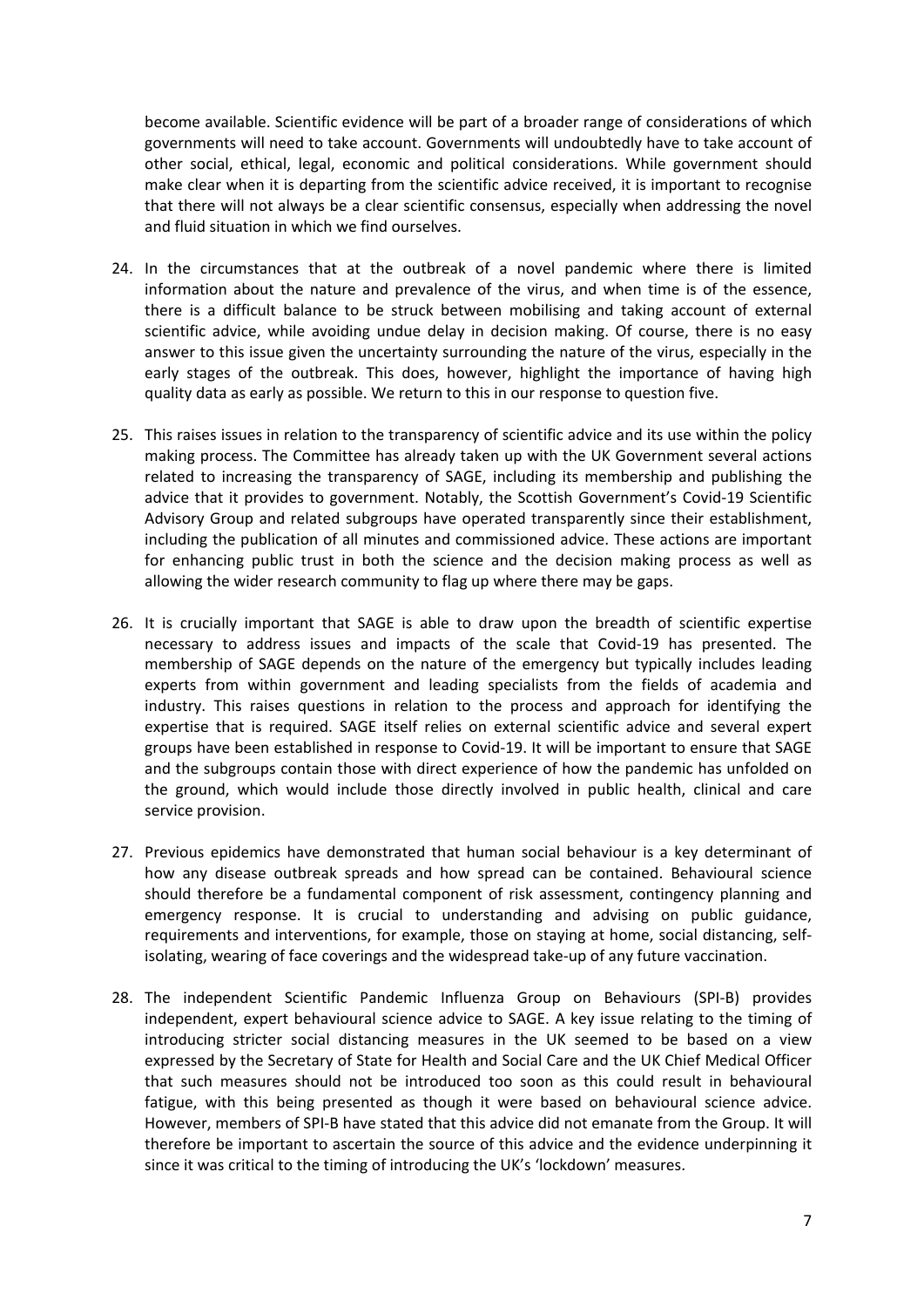- 29. It is important that there is mutual understanding on the part of those providing scientific advice and those receiving that advice in terms of their respective roles and responsibilities. While it is important that the scientific advice provided is directed towards questions posed by government in order to support government responses, experts on SAGE and the subgroups should be able to raise issues and questions contemporaneously. This will help ensure that government has access to the best available scientific understanding as well as minimising the risk that important matters are not addressed by the scientific advice.
- 30. When circumstances allow, as part of its inquiry it would be useful if the Committee were able to undertake work that considers the direct experiences of, and feedback from, those who have served on Covid-19-related scientific advisory groups. Such experiential evidence will help to inform future approaches to convening scientific advisory groups in emergencies, particularly identifying any changes that need to be made to existing practice. Given that SAGE and related advisory committees rely extensively on the goodwill of expert participants, it is important that they feel their input has been valued and that it has been a positive experience. Not only is this important in instances where experts may be asked to serve again, it also relates to accessing new expertise and widening the pool of participants. This also brings into wider focus the resilience of the present arrangements given the extent to which external scientists have been called upon to give advice over an extended period of time. The frequency of SAGE meetings attests to this.

#### The development of testing, diagnostic methods and technologies

- 31. Surveillance is an important component of pandemic preparedness strategies. A key focus is the need to gather intelligence for monitoring the spread and severity of the virus. This requires accurate and detailed surveillance data to be gathered at an early stage. The WHO reported in February that countries should immediately add testing for the Covid-19 virus to existing surveillance systems.
- 32. As highlighted by the Committee's early stage findings, there has been a clear lack of testing infrastructure in the UK to deal with this pandemic, with testing having been limited due to the shortage of testing capacity. The lack of testing capacity has had adverse consequences for the ability to track and trace the spread of the virus. It is notable that the decision was taken on 12<sup>th</sup> March to cease testing in the community and focus on testing principally within hospitals due to testing capacity constraints. This was a crucial decision-making moment and raises significant questions around the UK Government's strategy for mitigating the spread of the virus and the timing of the decision to implement lockdown measures, as well as whether the UK acted quickly enough to build-up testing capacity.
- 33. It was apparent from the earliest stages of the pandemic that as well as polymerise chain reaction (PCR) testing, serosurveillance would be vital for tracking the spread and prevalence of Covid-19, especially given the large numbers of mild or asymptomatic cases.<sup>8</sup> The challenge was to develop serological tests quickly enough to be deployed. In the event, such tests were only deployed in April, and large-scale, structured surveillance some weeks later. This may have been unavoidable due to the practical constraints on testing capacity, but it left an important

<sup>&</sup>lt;sup>8</sup> While PCR tests can tell whether or not someone is currently infected by the virus, serological testing is able to tell whether someone has previously been infected.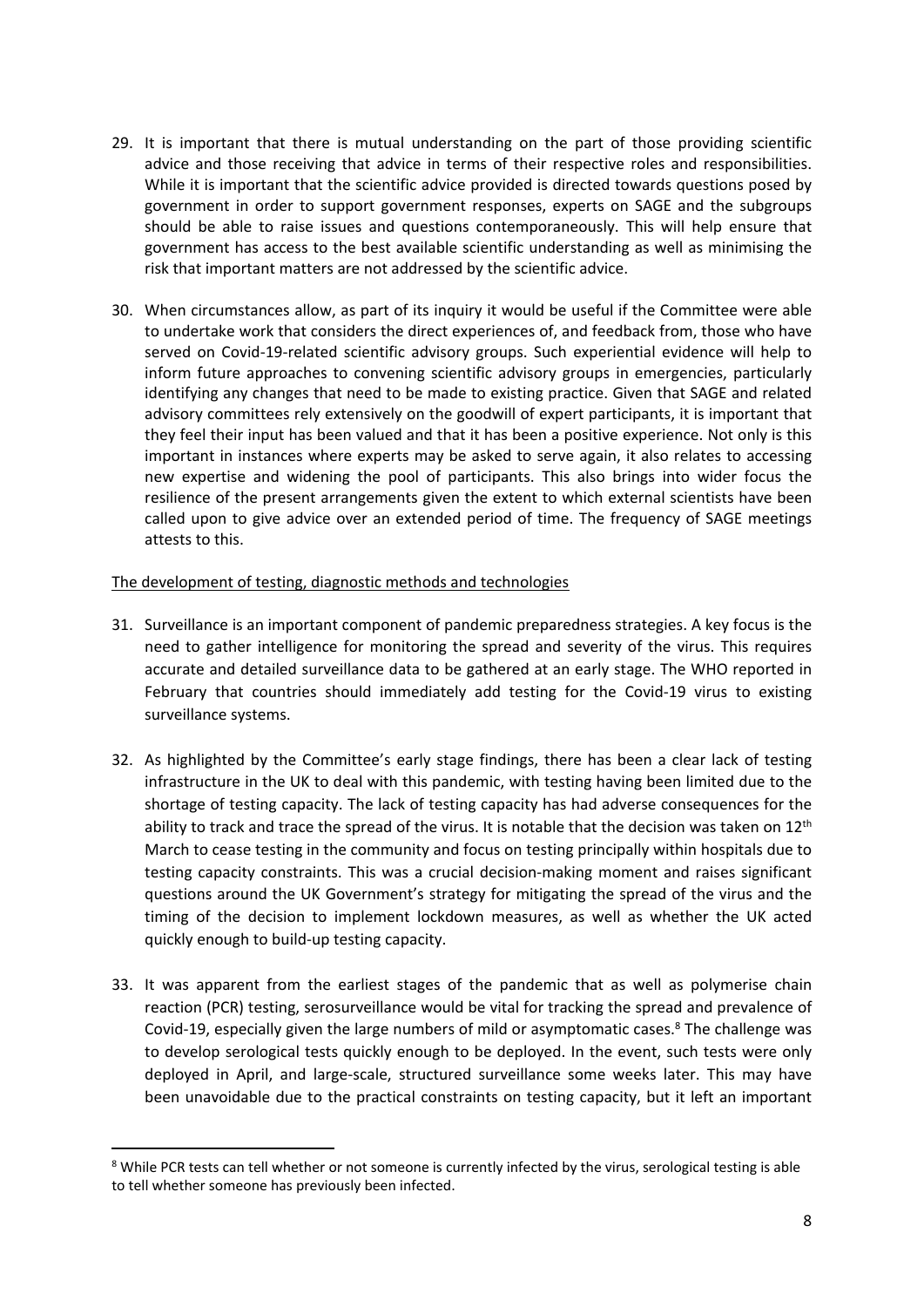data gap and, in turn, placed significant limitations on the scientific advisory community and, ultimately, decision makers.

- 34. The lack of testing capacity initially then resulted in the ineffective and repeated use of arbitrary headline testing targets by the UK Government i.e. 100,000 daily tests by the end of April. It is clear that this target was not based on scientific advice but, rather, was set by the UK Government. While the target did help to drive the increase in testing capacity, the resulting focus during March on numbers of tests per day was a distraction and not based on a sound understanding of the role of testing, and significant concern has been raised about how progress against the target was reported by government sources. What matters is the strategy that the testing is designed to support.
- 35. The response to the pandemic demonstrates the importance of taking steps to build-up the UK's national resilience. Any assumption that testing capacity which is not formally retained can be scaled-up during emergencies needs to be challenged robustly on the basis of the current experience. It is crucial, therefore, that the increase in UK testing capacity that has been developed over the course of the pandemic is maintained, not least given the scientific expectation that cases will increase in the winter, and that we will need to be prepared to live with the virus for the foreseeable future.
- 36. This also highlights the importance of the UK being able to produce and/or access easily the necessary reagents, testing equipment and consumables given that other countries will also be trying to source the same materials during a pandemic. Maintaining and, indeed, increasing the available testing capacity as well as building resilience will require joint work across government, public sector and industry partners, and include national<sup>9</sup> as well as more localised infrastructure. We are aware, for example, that veterinary laboratories were offering their diagnostic facilities to both the UK and Scottish Governments to increase testing capacity but that government appeared to be slow to act upon such offers.<sup>10</sup>

# The development and testing of vaccines; and the development and testing of therapeutics

- 37. Given that there are many potentially zoonotic diseases, it would be unrealistic to expect health risk management systems to be on permanent standby with therapeutics and/or vaccines for all of these. However, as we have stated in our response to question one, more should have been done in the UK to identify high risk virus groups like coronaviruses and to direct resources towards them.
- 38. The pandemic has highlighted in a way never 'tested' before, the ability of the UK research base – across industry and academia – to mobilise in response to the need to develop and test therapies and vaccines for a novel infectious disease in an unprecedented timeframe. The strength and depth of the UK research base and its ability to respond and collaborate in a way never see before has been a major positive of this crisis.
- 39. While the impressively rapid development of initiatives on vaccine development is to be applauded, it is important to be clear that the development of a vaccine that can fully protect against the virus is low.<sup>11</sup> It is more likely that any vaccine would help reduce and manage the

<sup>9</sup> e.g. the Lighthouse Laboratory Covid-19 testing facility hosted by the University of Glasgow [https://www.gla.ac.uk/news/headline\\_720507\\_en.html](https://www.gla.ac.uk/news/headline_720507_en.html)

<sup>10</sup> *'Let us help you with testing,' say vet labs,* Veterinary Record, 16 April 2020 <https://veterinaryrecord.bmj.com/content/vetrec/186/14/431.full.pdf>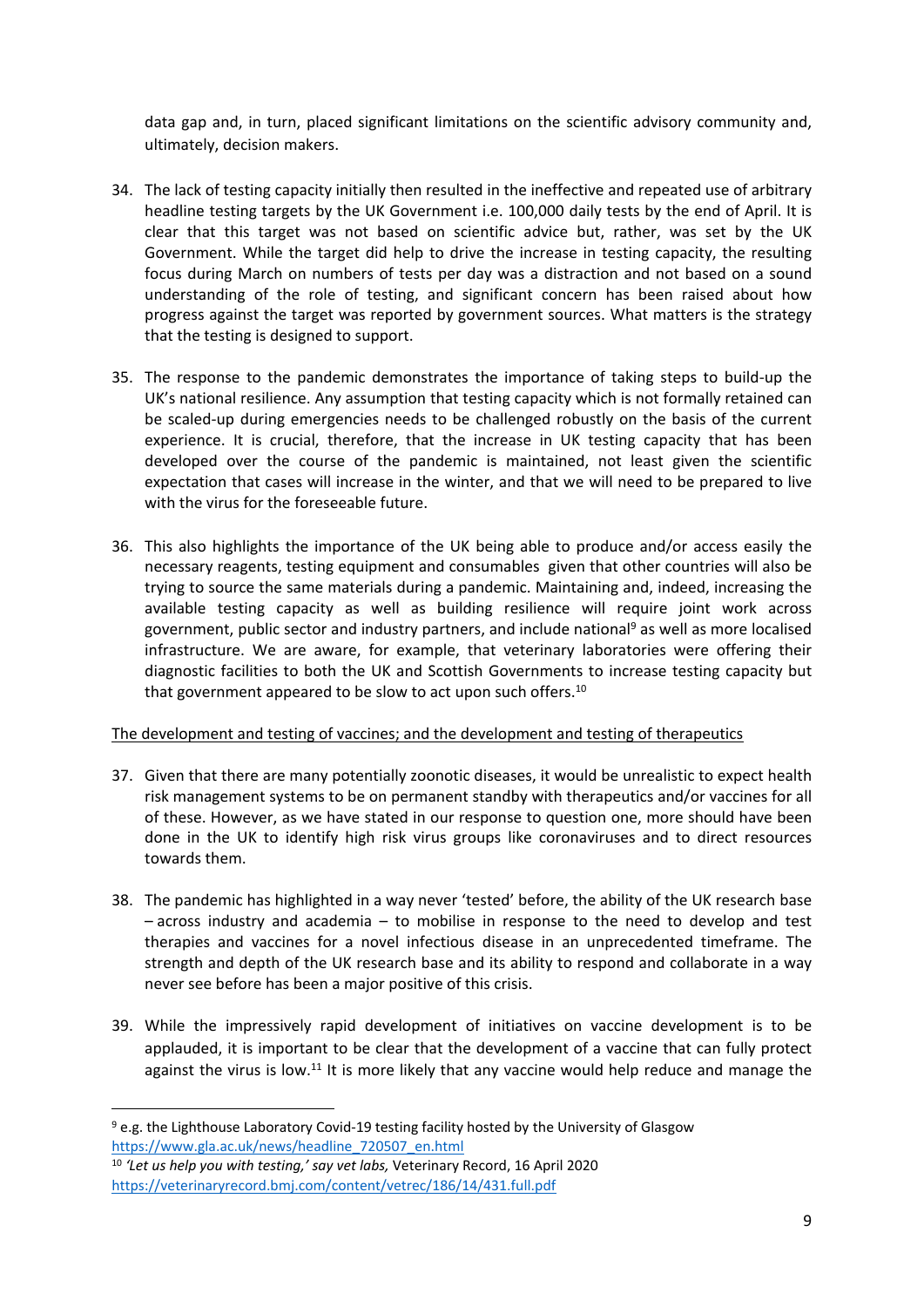spread and severity of the virus. It will be important to ensure that there is responsible and realistic public messaging in relation to the UK's ability to develop a safe and effective vaccine, and what this means in terms of our need to live with the virus for the foreseeable future.

- 40. While funding to develop and test therapies and vaccines has been made available quickly and at meaningful levels by government and other public bodies, we are aware of concerns that the responsiveness thereafter to review and select funding applications has been much slower than anticipated, thereby potentially hindering progress in developing therapeutic interventions. In learning lessons from the pandemic, it will be important to consider whether processes have been as effective and timely as they should be during a crisis, and what infrastructure and resource are required to ensure that government bodies and research funders are able to deliver them on the timescales required.
- 41. In particular, it would be instructive to evaluate the role and contribution of the Department of Health and Social Care's Therapeutics Taskforce in relation to expediting the trialling of potential interventions through the Accelerating Covid-19 Research and Development (ACCORD) study platform which aims to fast-track promising drugs into large-scale studies. Where there is a commitment and expectation for a fast turnaround on decision making, it is important that government and its partners are able to deliver on that.

## **Question 3. The flexibility and agility of institutions, Government departments and public bodies, and processes to respond appropriately during the crisis**

- 42. It is clear that government and public sector organisations along with a wide range of academic and research institutions and private sector bodies have come together in response to the pandemic.
- 43. Our response to question two indicates that while access to funding to support the response does not appear to have been an issue, there is concern about the use of overly bureaucratic processes and delays in decision making.
- 44. We have also pointed to concern that the UK was not agile enough in mobilising regional and local public health expertise and testing infrastructure with a view to increasing core capacities. It is essential that testing infrastructure that has been brought on stream is maintained for the foreseeable future.
- 45. While there are chief scientific advisers across government departments, the pandemic has drawn attention to the role of behavioural science and the Committee should consider whether there is a need for a chief behavioural science adviser at the heart of government.
- 46. There continue to be significant issues related to the lack of robust data and reporting on those data which we return to in our response to question five.

#### **Question 4. The capacity to manufacture and distribute testing, diagnostics, therapeutics and vaccines**

<sup>11</sup> Sir Patrick Vallance, UK Chief Scientific Adviser, evidence to HoC Science and Technology Committee, 16 July 2020 <https://committees.parliament.uk/oralevidence/701/pdf/>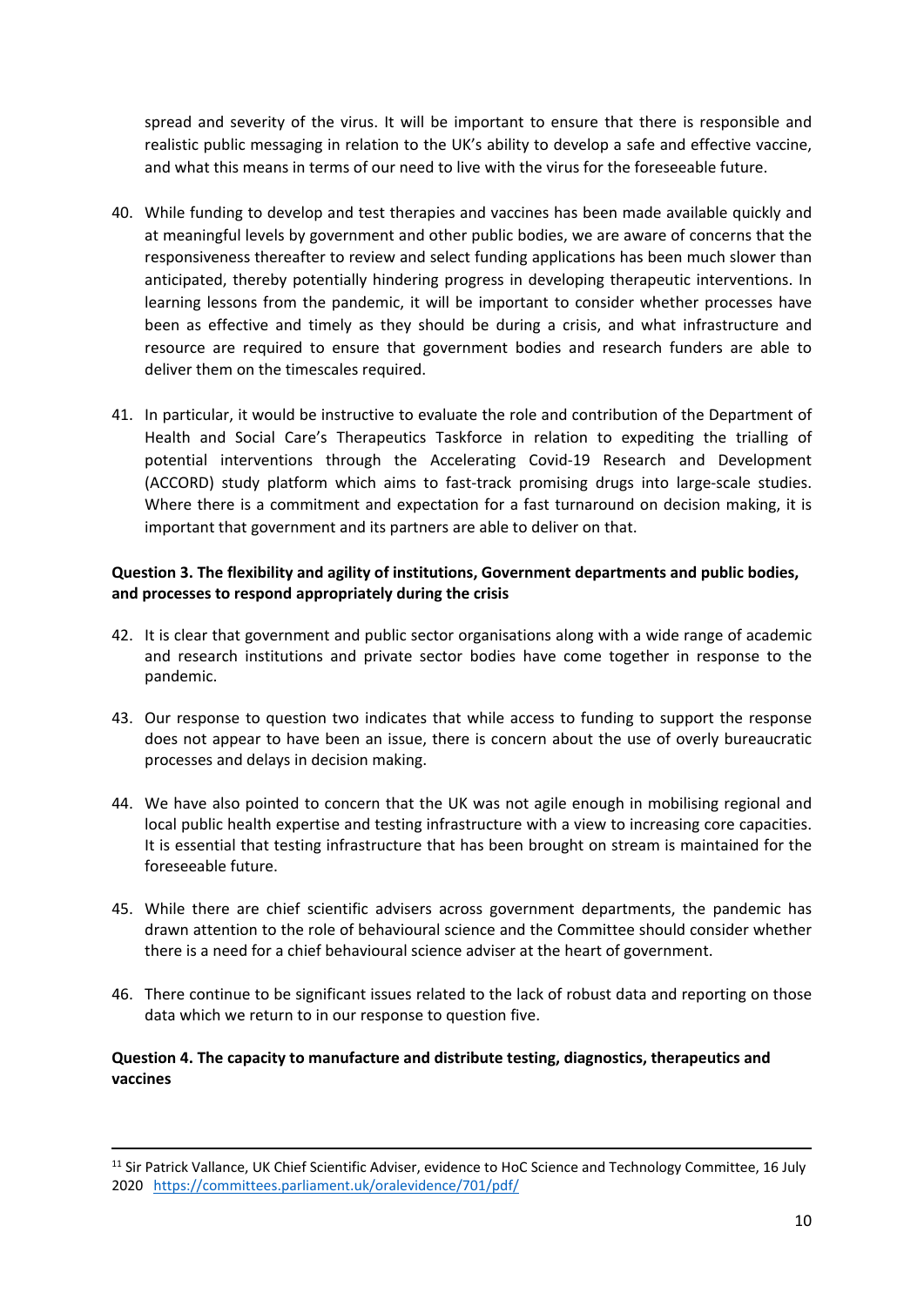- 47. In its Ebola Report (2016), the Science and Technology Committee raised significant concern that the UK's limited capacity to manufacture vaccines leaves the UK in a vulnerable position. The Committee recommended that the UK Government commission the UK Vaccine Research and Development Network to identify the actions required to address the UK's deficiency in vaccine manufacturing capacity.
- 48. The UK Government appears to have acted on this recommendation. Through the Industrial Strategy Challenge Fund established in 2017, the UK Government has committed £188 m over four years in the areas of advanced therapies, medicines and vaccines development and manufacturing. A range of projects have been funded since 2018 to improve significantly the efficiency, effectiveness and scope for medicines manufacture in the UK.
- 49. It was announced in May 2020 that UKRI investment of £130 m will speed up the construction and increase the capacity of the Vaccines Manufacturing and Innovation Centre (VMIC), which is now expected to be ready in 2021. It is also supporting the creation of a 'virtual' VMIC temporarily to create manufacturing facilities elsewhere until the VMIC is ready.

## **Question 5. The capturing during the crisis of data of the quantity and quality needed to inform decisions made during the crisis; and to maximise the learnings afterwards**

- 50. Our responses have highlighted the crucial importance of data in order to gain a fuller understanding of the nature and spread of the virus and, in turn, to informing and supporting the decision making process.
- 51. Data collection and management appears to have been a particular weakness and is arguably the greatest failing in the UK's handling of the crisis. National pandemic management needs strong central control supported by robust, well-designed data collection flowing into real-time analysis. Having such a system in place, including continuous background surveillance to allow much earlier disease detection, should be a post Covid-19 national priority.
- 52. A range of issues and concerns have also been raised about the UK Government statistics on coronavirus tests, cases and deaths in the UK, including: differences between the Department of Health and Social Care and the Office of National Statistics' reporting on the number of Covid-19 deaths, making it extremely difficult accurately to track the fatality rate when reporting delays are not properly accounted for and, outside of Scotland, coroner-referred Covid-mention deaths are not registered until the coronial investigation has concluded; the extent of double-counting which resulted in the UK Government suspending daily reporting on the number of tests in the community; the lack of breakdown on the number of pillar 1 tests that relate to patients as opposed to health care workers; the lack of accurate information on the number of posted tests that are actually returned and processed; and the lack of clarity over the number of people tested as opposed to the total number of tests. Worryingly, the infection fatality rate still cannot be reliably estimated even now. It is notable that the Chair of the UK Statistics Authority has written twice to the Secretary of State for Health and Social Care stating that the testing statistics fall well short of its expectations.<sup>12</sup>
- 53. These issues on the quality of the testing data mean it is extremely difficult for researchers to generate an accurate understanding of the prevalence and spread of the virus which creates major challenges for our ability to control the outbreak. They also raise significant questions in

<sup>&</sup>lt;sup>12</sup> Sir David Norgrove, Chair of the UK Statistics Authority, response to Matt Hancock regarding the Government's COVID-19 testing data, 2 June 2020 [https://uksa.statisticsauthority.gov.uk/correspondence/sir](https://uksa.statisticsauthority.gov.uk/correspondence/sir-david-norgrove-response-to-matt-hancock-regarding-the-governments-covid-19-testing-data/)[david-norgrove-response-to-matt-hancock-regarding-the-governments-covid-19-testing-data/](https://uksa.statisticsauthority.gov.uk/correspondence/sir-david-norgrove-response-to-matt-hancock-regarding-the-governments-covid-19-testing-data/)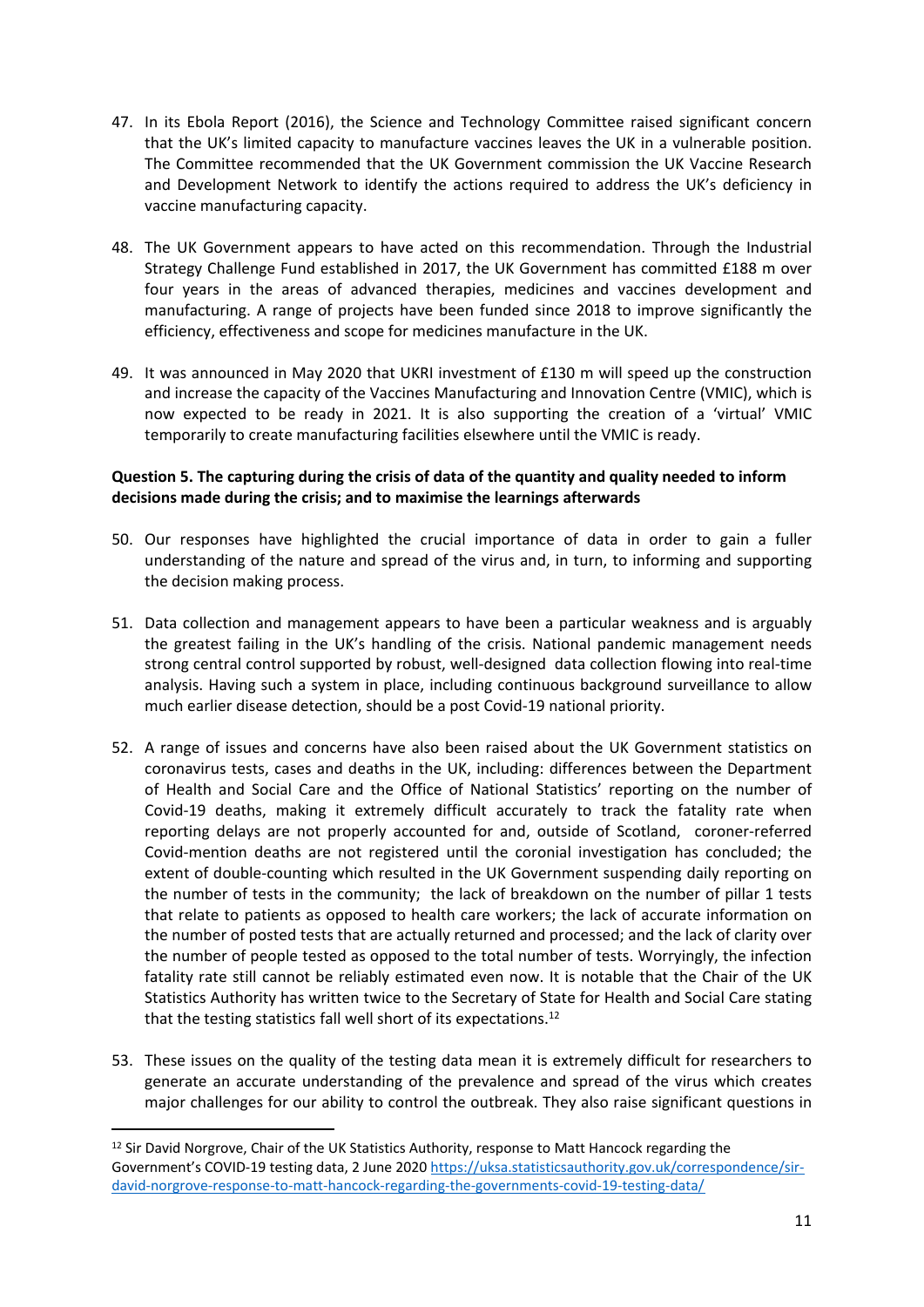relation to the effectiveness and efficacy of the testing programme, as well as the need to ensure public trust in the approaches taken and the evidence presented by government.

54. The issues raised above also highlight the importance of researchers being able to access timeously UK health data. While the NHS, both at the UK level and across the devolved nations, has some of the richest data records in the world, much of it is very difficult to access and it is not joined up.<sup>13</sup> While it is important that there are robust safeguards around the collection, storage and use of patient data, researchers should have timely access to suitably anonymised, linked data.

## **Question 6. The mechanisms for communication of scientific evidence internationally, within national governments and with the public**

#### International experience and evidence

- 55. While the Committee inquiry is focussed on UK capacity and capability in dealing with the pandemic, inevitably, much of what has and will be discovered about Covid-19 will be based on international developments. A key issue to consider is the extent to which the UK Government and the UK scientific community were and are capable of making best use of scientific research that is not based in the UK.
- 56. Given that the UK was further behind the virus trajectory compared to some other countries, including Italy and Spain in Europe, the UK had the opportunity to draw upon the approaches of other countries with substantial prior experience of responding to the outbreak, including the advice of the WHO. While there was no shortage of international experiential evidence, the Committee should consider the extent to which this informed the UK Government's response to the pandemic. The UK's National Academies are well-placed to harness this international expertise through their relationships with sister academies across the world.
- 57. More broadly, given the international nature of the pandemic, alignment of communications is vital. Announcements made by the WHO should therefore be consistent with advice given by the Chief Medical Officers in the UK. Where advice and approaches differ, it is important that there is clarity on the reasons for this.

# Handling of conflicting scientific opinions

- 58. Our responses to question two on scientific advice to government are relevant here. It is clear that data limitations have impacted on the level of scientific understanding and certainty during the pandemic and, in turn, this has affected the nature of the advice that the scientific community is able to provide to decision makers.
- 59. The publication of SAGE minutes and papers following earlier recommendations from the Science and Technology Committee has improved the transparency of the advice that SAGE has provided to government. It is important that this openness is retained.
- 60. The system for generating a scientific consensus in the advice provided, mainly involving independent scientists on SAGE and its subgroups, appears to have worked generally well.

<sup>&</sup>lt;sup>13</sup> Access to health data for research and innovation, Health Data Research UK, January 2020 [https://www.hdruk.ac.uk/wp-content/uploads/2020/01/Using-health-data-for-research-questions-for-public-](https://www.hdruk.ac.uk/wp-content/uploads/2020/01/Using-health-data-for-research-questions-for-public-January-2020-1.pdf)[January-2020-1.pdf](https://www.hdruk.ac.uk/wp-content/uploads/2020/01/Using-health-data-for-research-questions-for-public-January-2020-1.pdf)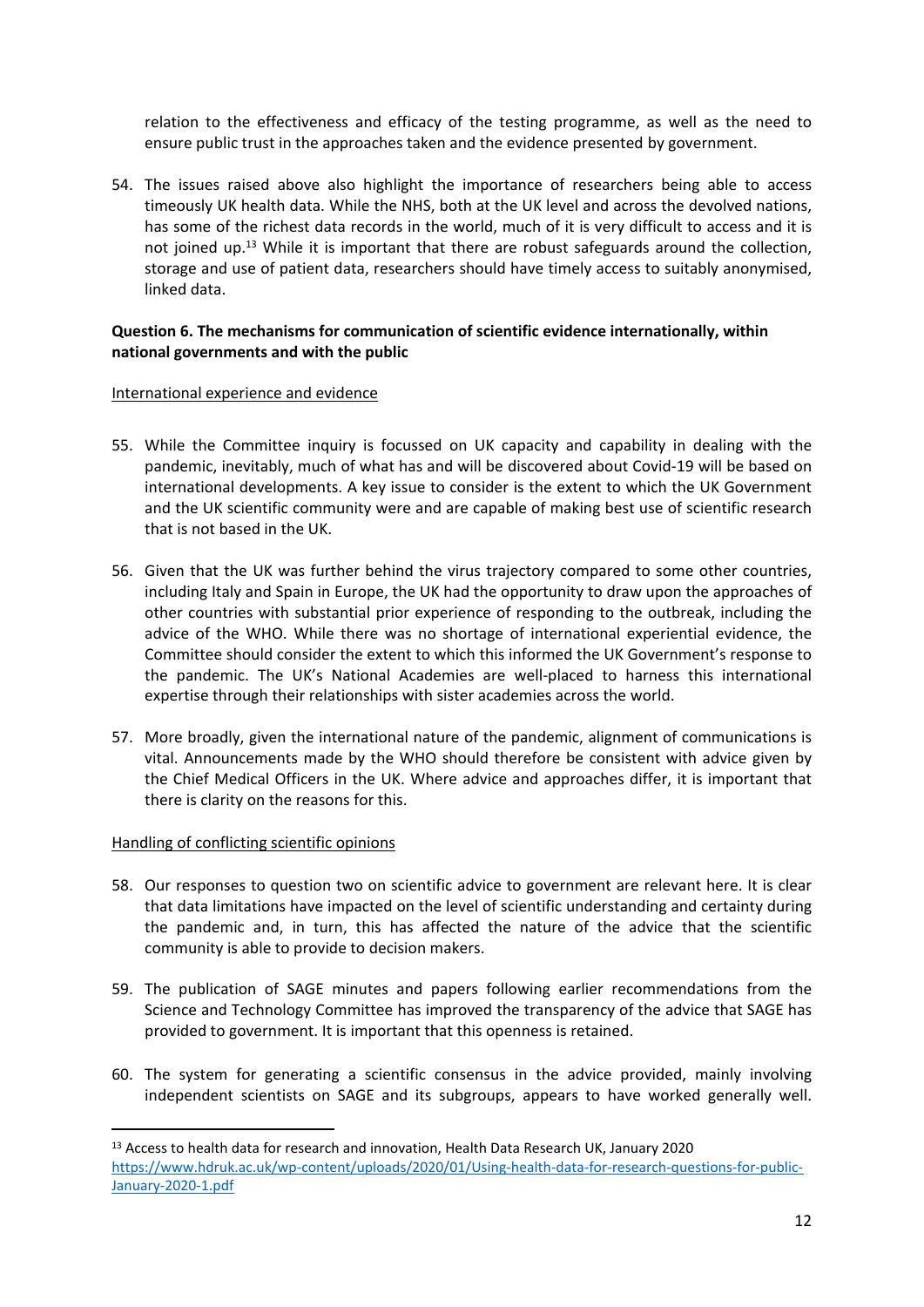Conflicting opinions are a key part of the scientific process, particularly given the novel circumstances and the pace at which the pandemic has unfolded. It is important that the communication of scientific advice makers clear the level of certainty and where strong divergence of views exists.

#### Public communication

- 61. Covid-19 has brought to the fore the issue of public understanding of and, trust in, scientific expertise and the scientific process. This can be particularly challenging in responding to novel situations, in this case a new virus, where scientific evidence may be unclear (e.g. benefits of face coverings, required social distance) and evolving over time as new information and data becomes available. The communication of science and evidence and its use within the media and on social media assumes a particular importance at such times in supporting, or undermining, understanding and trust in science. Coordination between government and the media is vital to ensure that mixed and confusing messages are not given.
- 62. Public communication is a vital part of preparing for and responding to crises. It is important that the government's communication with the public is led by a spokesperson who not only has the authoritative technical competence, but also the ability to synthesise complex information and communicate it to the public in an understandable form. These attributes are crucial to ensure the trust and confidence of the public and to ensure that the public reaction is proportionate to the risk. It is therefore unsurprising that the UK Chief Medical Officer and Scotland's National Clinical Director have become household names as they have fronted the public communication of scientific and public health advice during the pandemic.
- 63. This reinforces the role of behavioural science to ensure that advice and interventions are based on a scientific understanding of human behaviour. While there is a view that public information needs to be controlled in a crisis to avoid panic, the contrary is true; with the evidence showing that the provision of clear and timely information is an antidote to panic. This approach ensures that the public is as well informed as can be and helps to generate public trust in the decisions being made.
- 64. The Science Media Centre (SMC) has said that during emergencies the public favour multiple sources of information.<sup>14</sup> Third-party scientists independent of government have a very important role in helping to interpret and communicate scientific evidence, advice and uncertainty to the public. The media tend to find their own "experts" based on instant availability, but in large or unprecedented emergencies, there is a need for active promotion of experts to the media by science organisations, including National Academies like the RSE. This helps to ensure the coordination and rapid mobilisation of scientific commentary from reputable and responsible experts during emergencies. It is important that those scientists who are advising government are not put in a position where they feel they cannot provide public briefings.

**Question 7. The UK's readiness for future outbreaks, including a consideration of: the National Risk Register; the UK Pandemic Influenza Strategy; and Public Health England's Global Health and Infectious Diseases Strategy**

<sup>&</sup>lt;sup>14</sup> SMC submission to HoC Science and Technology Committee Inquiry, Scientific advice and evidence in emergencies; Session 2010-11

<http://www.publications.parliament.uk/pa/cm201011/cmselect/cmsctech/writev/498/m25.htm>